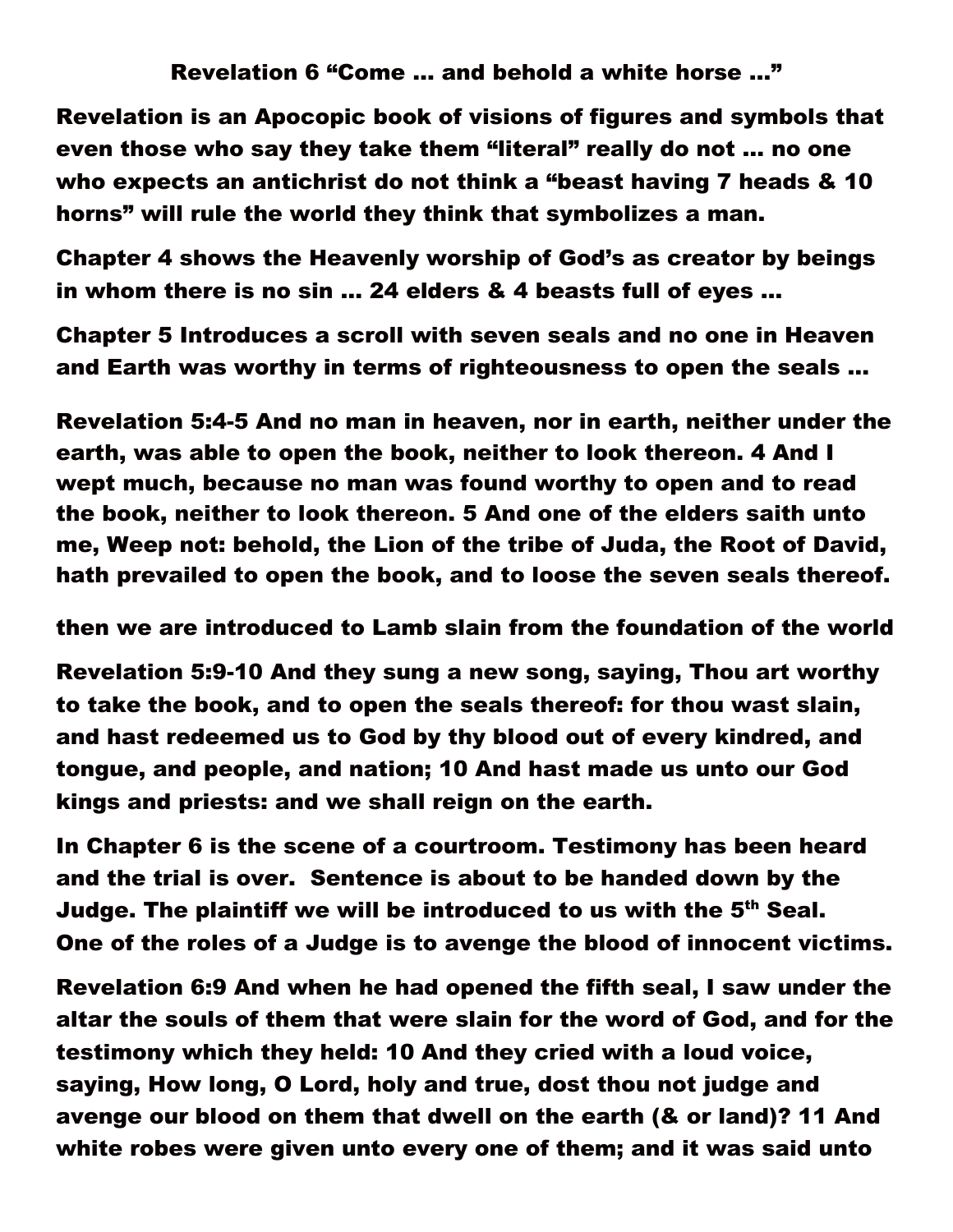them, that they should rest yet for a little season, until their fellow servants also and their brethren, that should be killed as they were, should be fulfilled.

The defendant has not yet been introduced but I submit to you we will find that she is referred to as: that great city or Babylon the Great

In Revelation we are introduced to two cities one is called that great city, Babylon the great, Sodom and Egypt, and other one is the new Jerusalem coming down from God out of Heaven.

Also in Revelation we are introduced to two women. One is a harlot, which we learn is Babylon and the other is the bride which is the church, Christ's bride. Babylon is first introduced to us later in cf:

Revelation 14:8 And there followed another angel, saying, Babylon is fallen, is fallen, that great city, because she made all nations drink of the wine of the wrath of her fornication.

Revelation 16:19 And the great city was divided into three parts, and the cities of the nations fell: and great Babylon came in remembrance before God, to give unto her the cup of the wine of the fierceness of his wrath.

But then in Chapter 17, Babylon is introduced like it's the first time.

Revelation 17:6 And I saw the woman drunken with the blood of the saints, and with the blood of the martyrs of Jesus: and when I saw her, I wondered with great admiration.

And in chapter 18 we see a lamentation for Babylon the Great which is destroyed and the cause of her destruction is seen in

Revelation 18:24 And in her was found the blood of prophets, and of saints, and of all that were slain upon the earth (land).

The Hebrew word *Eret* is translated Earth, world, or land. Land is best

The Greek word *Ge gama eta* is equally translated earth, world, land.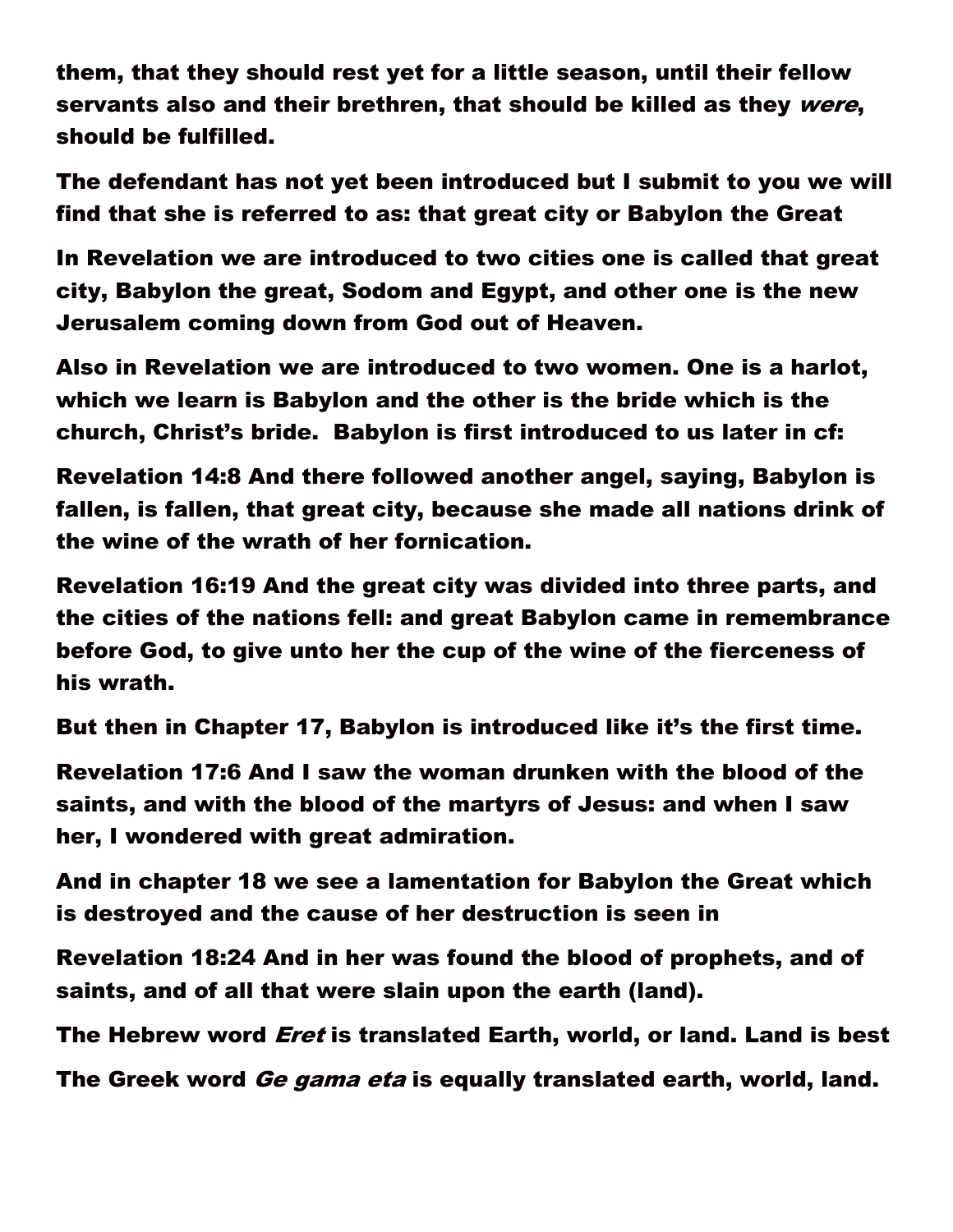Revelation 1:7 hold, he cometh with clouds; and every eye shall see him, and they *also* which pierced him: and all kindreds (tribes) of the earth (LAND) shall wail because of him. Even so, Amen.

The word "Tribes" or KJV "kindred" is the giveaway here. Tribes or kindred has to do with the land of Israel. While nations would have to do with the world or earth. The the priests, Jews were the first persecutors of all the O.T. prophets. They killed Jesus … they KNEW He was the Messiah and yet murdered Him because they "would not have this man rule over us" Luke 19:14

Who is "that great city" also called Babylon, Sodom and Egypt?

Revelation 11:8 And their dead bodies shall lie in the street of the great city, which spiritually is called Sodom and Egypt, where also our Lord was crucified.

Jerusalem was in a covenant marriage with God but she always played the harlot and slept around with every false god of the O.T. In the N.T. period the crooked priesthood played the harlot with God

John 11:46-50 But some of them went their ways to the Pharisees, and told them what things Jesus had done. (raising Lazarus from the dead) 47. Then gathered the chief priests and the Pharisees a council, and said, What do we? for this man doeth many miracles. 48. If we let him thus alone, all men will believe on him: and the Romans shall come and take away both our place and nation. 49. And one of them, named Caiaphas, being the high priest that same year, said unto them, Ye know nothing at all, 50. Nor consider that it is expedient for us, that one man should die for the people, and that the whole nation perish not. 51. And this spake he not of himself: but being high priest that year, he prophesied that Jesus should die for that nation

See again it was the Priestcraft … the Sanhedrin court murdered the Christ, persecuted the Church, stoned Steven, sent Saul to kill Christians … sent murders to kill him when he was converted, murdered James with a sword, tried to kill Peter, stoned James the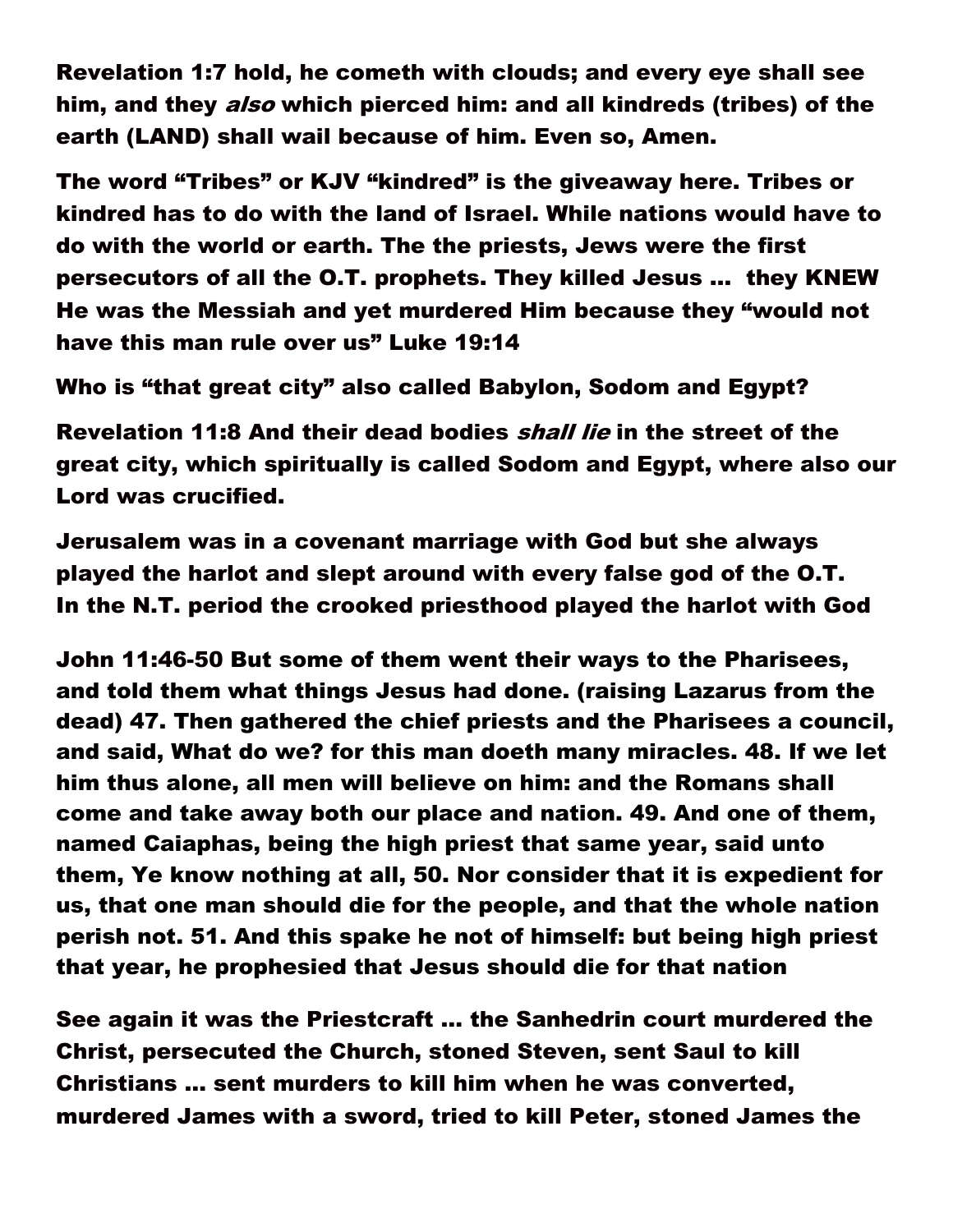Lord's brother in 62AD and began all the persecution of Christians that Rome finally picked up by Nero in 64 AD after the fire of Rome.

Jesus knew the coming works of the Jerusalem crooked priests cf:

Luke 13:32-33 And he said unto them, Go ye, and tell that fox, Behold, I cast out devils, and I do cures today and tomorrow, and the third day I shall be perfected. 33 Nevertheless I must walk to day, and tomorrow, and the *day* following: for it cannot be that a prophet perish out of Jerusalem.

Matthew 23:29-33 Woe unto you, scribes and Pharisees, hypocrites! because ye build the tombs of the prophets, and garnish the sepulchres of the righteous, 30 And say, If we had been in the days of our fathers, we would not have been partakers with them in the blood of the prophets. 31 Wherefore ye be witnesses unto yourselves, that ye are the children of them which killed the prophets. 32 Fill ye up then the measure of your fathers. 33 Ye serpents, ye generation of vipers, how can ye escape the damnation of hell?

and now Jesus prophesies of the destruction of Jerusalem in 70AD.

Matthew 23:34-35 Wherefore, behold, I send unto you prophets, and wise men, and scribes: and *some* of them ye shall kill and crucify; and some of them shall ye scourge in your synagogues, and persecute them from city to city: 35 That upon you may come all the righteous blood shed upon the earth, from the blood of righteous Abel unto the blood of Zacharias son of Barachias (BAR-a-chee-as), whom ye slew between the temple and the altar. 36 Verily I say unto you, All these things shall come upon this generation. (Next 40 years, 30 to 70AD)

Revelation 18:24 And in her was found the blood of prophets, and of saints, and of all that were slain upon the earth.

Revelation 19:2 For true and righteous are his judgments: for he hath judged the great whore, which did corrupt the earth with her fornication, and hath avenged the blood of his servants at her hand.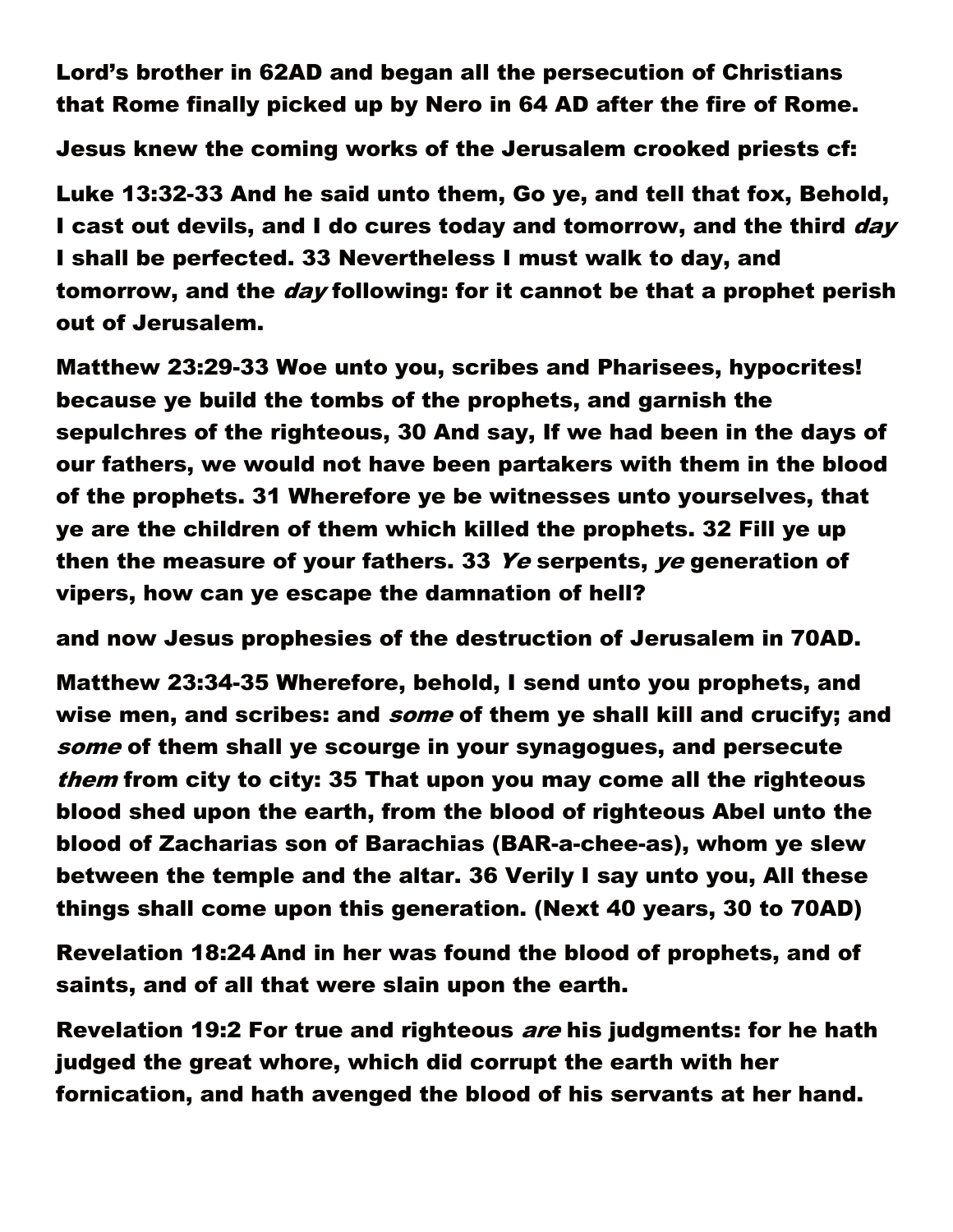Speaking of the 2 witnesses which is a biblical principle meaning the Church cf:

Matthew 18:16 But if he will not hear thee, then take with thee one or two more, that in the mouth of two or three witnesses every word may be established.

II Corinthians 13:1 This is the third time I am coming to you. In the mouth of two or three witnesses shall every word be established.

Revelation 11:8 And their dead bodies *shall lie* in the street of the great city, which spiritually is called Sodom and Egypt, where also our Lord was crucified. (note few Jews converted to Jesus after 70AD)

Shows that Jerusalem is the culprit for the martyrs we saw in Revelation 6:5. Now we know who, what, when, and why.

Revelation 5:9 … (Jesus) Thou art worthy to take the book, and to open the seals

Chapter 6: To this point, Revelation has been relatively easy to interpret; but, beginning with this chapter, there are scores of interpretations, with multiple schools of interpreters, following all kinds of bizarre and fanciful "explanations" of what is here written.

Revelation 6:1 And I saw when the Lamb opened one of the seals, and I heard, as it were the noise of thunder, one of the four beasts saying, Come and see.

The fourth beast we are told in Revelation 4 is having the face of a lion, which generally means conquest. So, at heaven's invitation we hear the word "come … (is the only word in Alexandrian Text type vs KJV)" "Come … summoning forth from the mist the first rider into human history.

## **Conquest**

Revelation 6:2 And I saw, and behold a white horse: and he that sat on him had a bow; and a crown was given unto him: and he went forth conquering, and to conquer.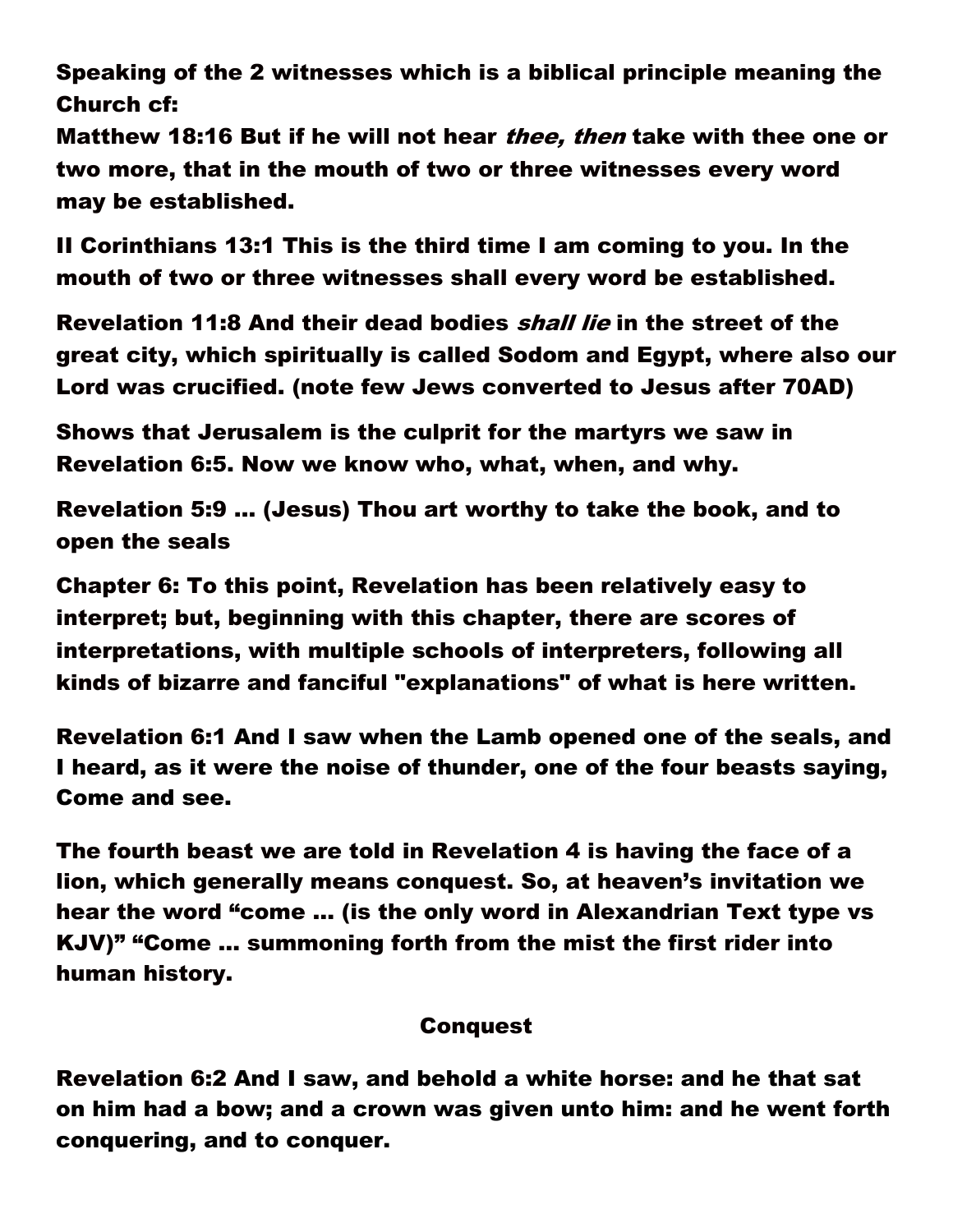In keeping the metaphors straight the one on the white horse is Christ signifying in a vision the representative of Christ coming in judgment using Roman armies as the rod of His judgment.

Revelation 19:11 And I saw heaven opened, and behold a white horse; and he that sat upon him *was* called Faithful and True, and in righteousness he doth judge and make war.

… some commentators point out the bow in his hand in 6 verses the sword from Christ's mouth in chapter 19. But the prophet Isaiah uses both metaphors as a simile for Christ in His judgmental power.

Isaiah 49:1-2 Listen, O isles, unto me; and hearken, ye people, from far; The LORD hath called me from the womb; from the bowels of my mother hath he made mention of my name. 2 And he hath made my mouth like a sharp sword; in the shadow of his hand hath he hid me, and made me a polished shaft; in his quiver hath he hid me; (Arrows)

Not only is this representing the destruction of Jerusalem in 70 AD by Christ using the Roman Armies as His surrogates … but Christ sending the Gospel forth throughout history. Satan causes persecution to follow from the sea beast godless government; false religion the land beast both persecutes the saints. Christ will then judge the persecuting powers, using immoral pagan governments war, famine, pestilence, death and hell naturally follows … until the next revival.

Daniel 4:17 … to the intent that the living may know that the most High ruleth in the kingdom of men, and giveth it to whomsoever he will, and setteth up over it the basest of men.

Isaiah 10:5-6 O Assyrian, the rod of mine anger, and the staff in their hand is mine indignation. 6 I will send him against an hypocritical nation, and against the people of my wrath will I give him a charge, to take the spoil, and to take the prey, and to tread them down like the mire of the streets.

1. "The white horse ..." The color here is significant, for its contrasts with the colors of the other horses; and nowhere in Revelation is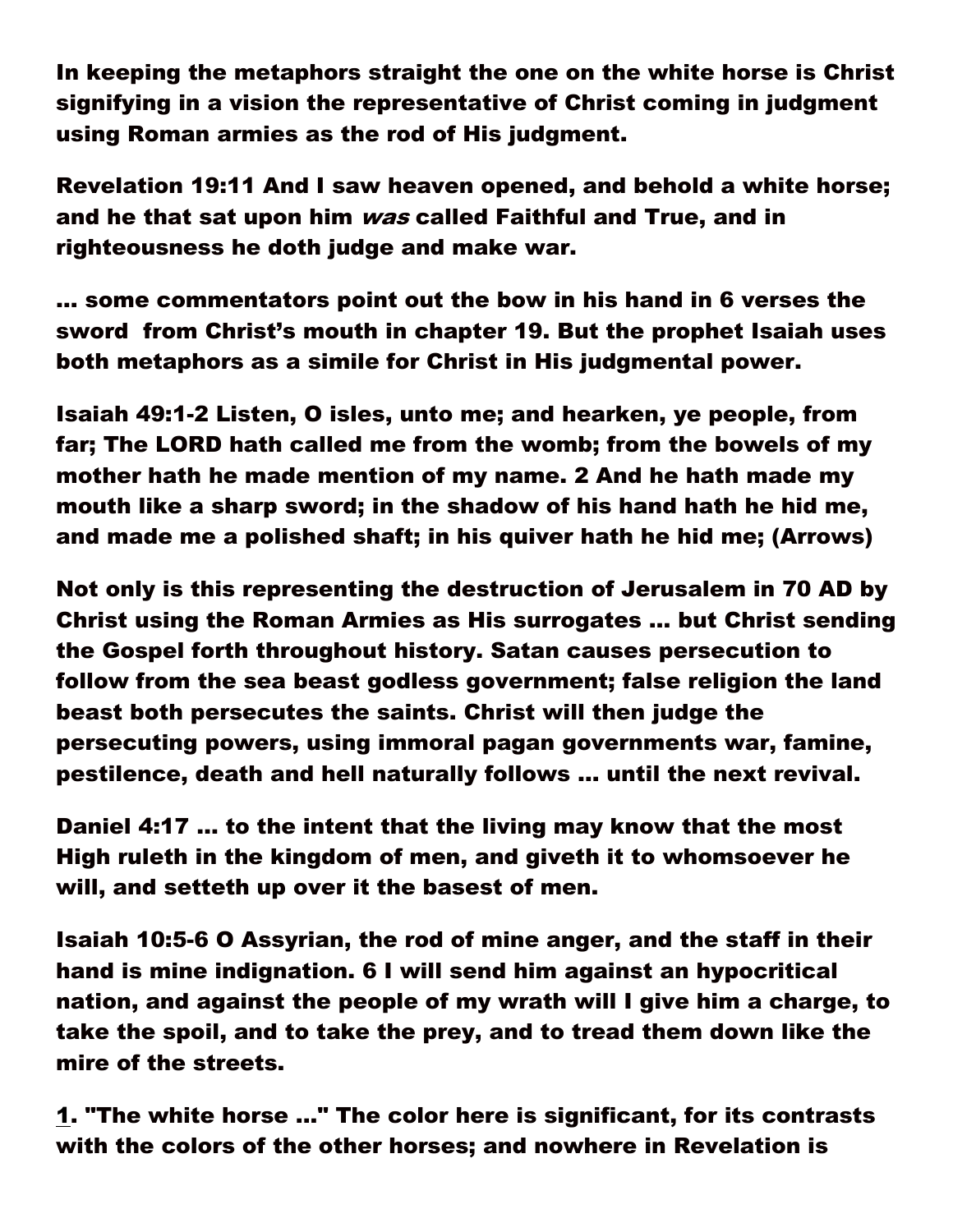white used otherwise than as a symbol of purity, holiness, & glory. In the book of Revelation, white is never used of anything evil." The white throne upon which God sits is an example.

2. The choice of a "horse" in this symbolism means "war." It is a righteous war, for the horse was white, indicating truth and righteousness. "This war began when Jesus ascended to the right hand of the Father in heaven, and his disciples began to go everywhere at his commandment of the Great Commission. Christ gave the Jews 1 generation 30-66AD to repent before the white horse

3. The rider wore a crown which was "given to him," not a crown extorted through the atrocities of war, but a gift of God. A "crown" in the Scriptural sense upon the head of some profane conqueror is impossible to believe. Only Christ fits the picture, not some antichrist.

4. The rider on this white horse went forth "conquering and to conquer," expressions used extensively elsewhere in the New Testament of Christ. "We feel sure that had you never heard another interpretation you would at once have said, `This is the Conquering Christ.'"

5. The conqueror in Revelation 19:11 is also crowned and rides upon a white horse; but he cannot be mistaken. His name is given: "KING OF KINGS AND LORD OF LORDS." Can this conqueror be any other? Notice in Chapter 19 He is crowned with "many crowns" showing many victories throughout history until His 2<sup>nd</sup> coming in power and glory. As Roberson said, "All efforts to separate the white horse of this vision from that of Revelation 19:11 are futile.

The reluctance of some to bracket Christ on the first horse with others symbolizing War, famine, and pestilence is due to a failure to see all four (even the preaching of the gospel) as a divine series of judgments upon mankind. They are operative continuously and simultaneously throughout the earth until the end of time. If it is asked why, then, do they "follow" one after another in the vision; it must be replied, "because they do follow." The gospel is preached,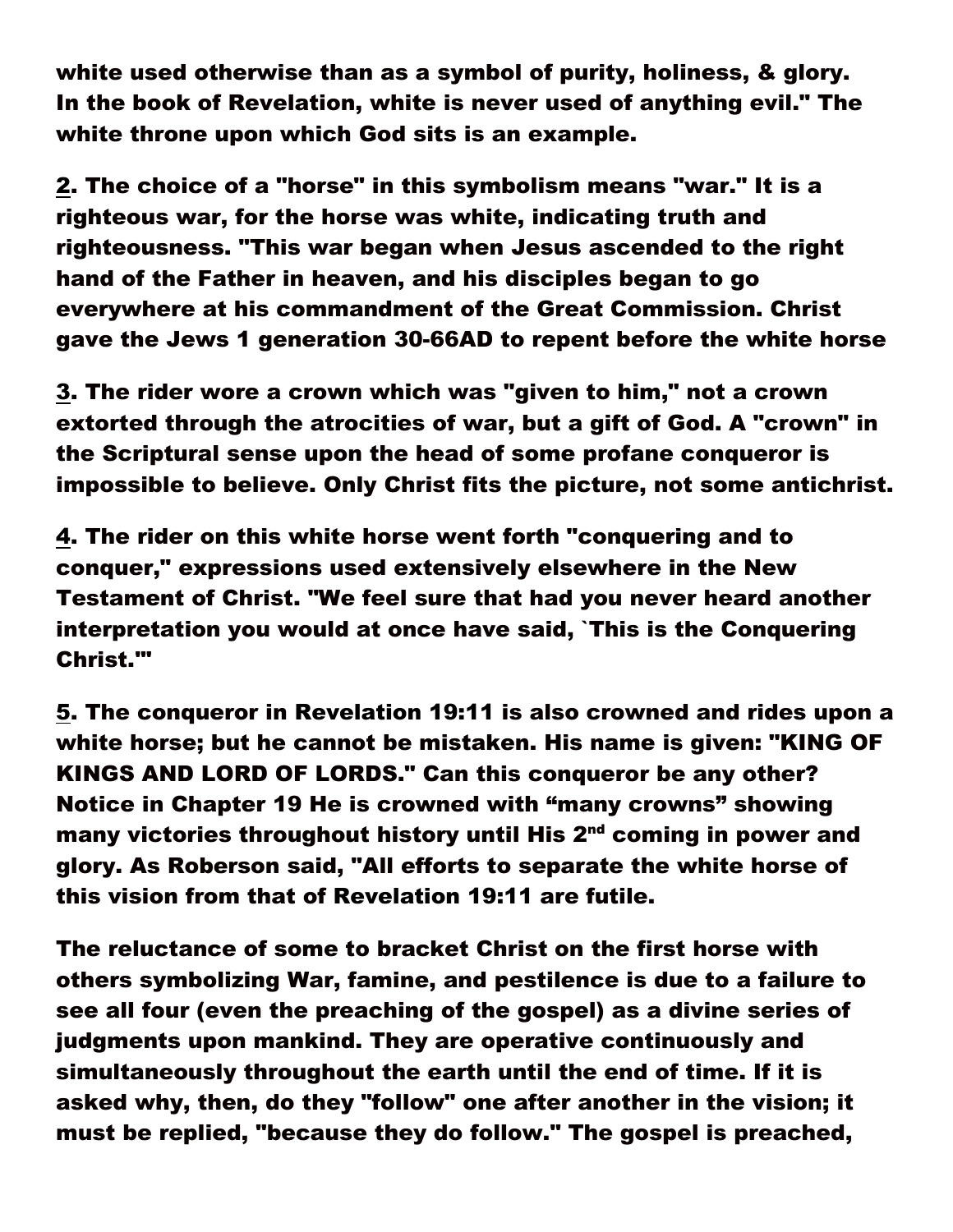and the failure to obey its holy teachings causes bloodshed, famine, and death. The great paradox of the Christ is that the Prince of Peace should bring, not peace, but a sword

Matthew 10:34 Think not that I am come to send peace on earth: I came not to send peace, but a sword.

## War

Revelation 6:3 And when he had opened the second seal, I heard the second beast say, Come and see.

The  $2^{nd}$  beast in Revelation 4 is represented as having an ox head which would represent the killing in this war was like a sacrifice

Revelation 6:4 And there went out another horse that was red: and power was given to him that sat thereon to take peace from the earth, and that they should kill one another: and there was given unto him a great sword.

"they should kill one another" kill not the regular Greek word for kill but *sfad<sup>1</sup>-zoto* butcher in sacrifice. Only the Apostle John uses word.

given unto him a great sword" sword not the regular Greek word for sword but *makh'ahee-rah* a knife a sacrificial knife. Septuagint says Abraham took the "*makh'-ahee-rah*" to offer up Isaac as sacrifice.

The Red horse not only means war but the madness of bloodlust, civil war & conflict ... "insanity every man's hand against the other"

Josephus War ii XViii:2 … even with the Jews in the multitude of the men whom they slew; for they killed those whom they caught in their cities, and that not only out of the hatred they bare them, as formerly, but to prevent the danger under which they were from them; so that the disorders … were terrible, and every city was divided into two armies encamped one against another, and the preservation of the one party was in the destruction of the other; so the day time was spent in shedding of blood, and the night in fear, which was of the two the more terrible; … they had the Judaizers in suspicion also; and as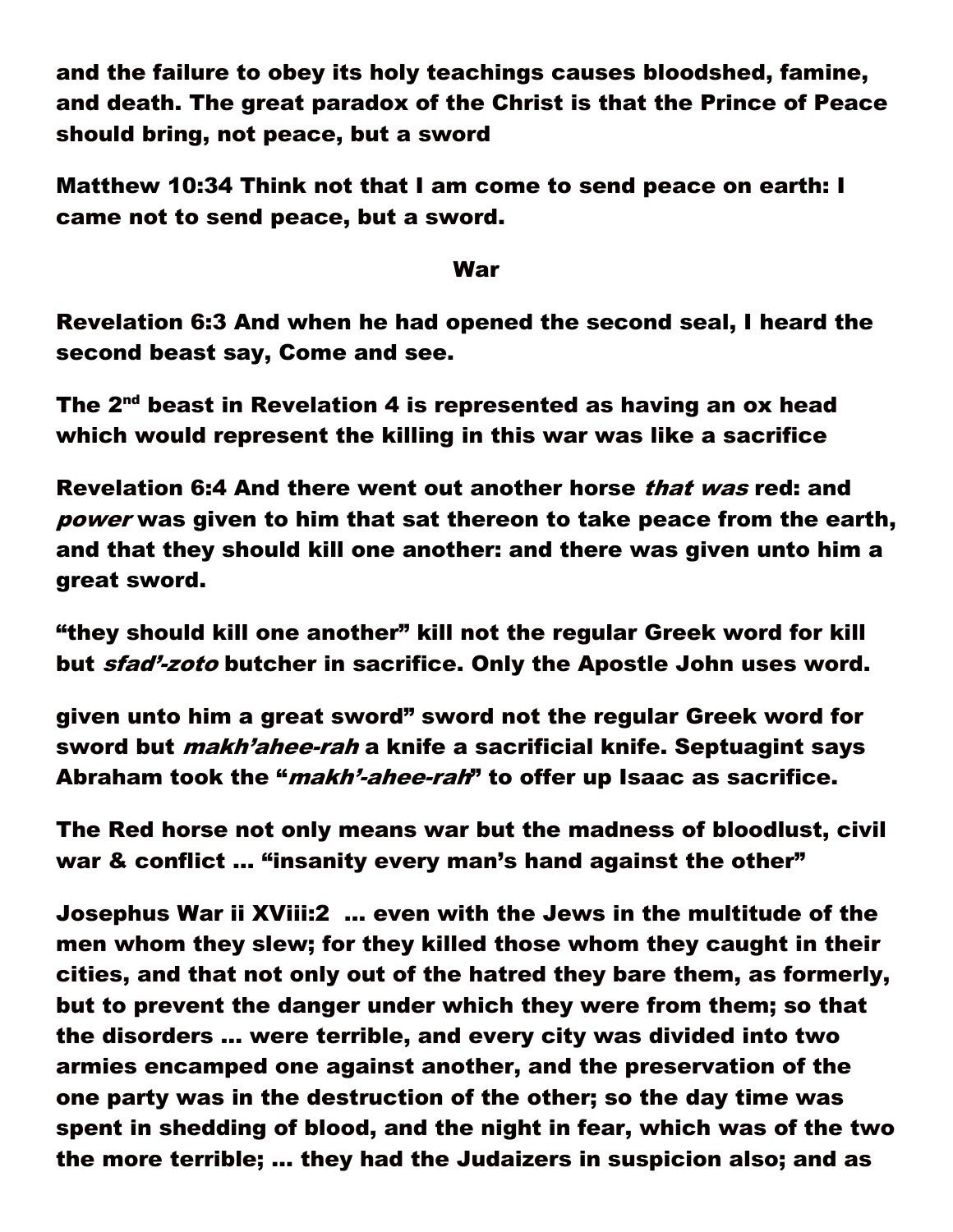each side did not care to slay those whom they only suspected on the other, … Moreover, greediness of gain was a provocation to kill the opposite party, even to such as had of old appeared very mild and gentle towards them; for they without fear plundered the effects of the slain, and carried off the spoils of those whom they slew to their own houses, as if they had been gained in a set battle; and he was esteemed a man of honour who got the greatest share, as having prevailed over the greatest number of his enemies. It was then common to see cities filled with dead bodies, still lying unburied, and those of old men, mixed with infants, all dead, and scattered about together: women also lay amongst them, without any covering for their nakedness; you might then see the whole province full of inexpressible calamities, while the dread of still more barbarous practices which were threatened, was every where greater than what had been already perpetrated.

## Famine

Revelation 6:5 And when he had opened the third seal, I heard the third beast say, Come and see. And I beheld, and lo a black horse; and he that sat on him had a pair of balances in his hand.

The 3<sup>rd</sup> Beast in Revelation 4 is represented as having the face of a man. The Black horse is representative as plague, famine and pestilence. God warned Israel by Moses in the blessings & curses cf:

Deuteronomy 28:53-58 And thou shalt eat the fruit of thine own body, the flesh of thy sons and of thy daughters, which the Lord thy God hath given thee, in the siege, and in the straitness, wherewith thine enemies shall distress thee: 54. So that the man that is tender among you, and very delicate, his eye shall be evil toward his brother, and toward the wife of his bosom, and toward the remnant of his children which he shall leave: 55. So that he will not give to any of them of the flesh of his children whom he shall eat: because he hath nothing left him in the siege, and in the straitness, wherewith thine enemies shall distress thee in all thy gates. 56. The tender and delicate woman among you ... 57. And toward her young one that cometh out from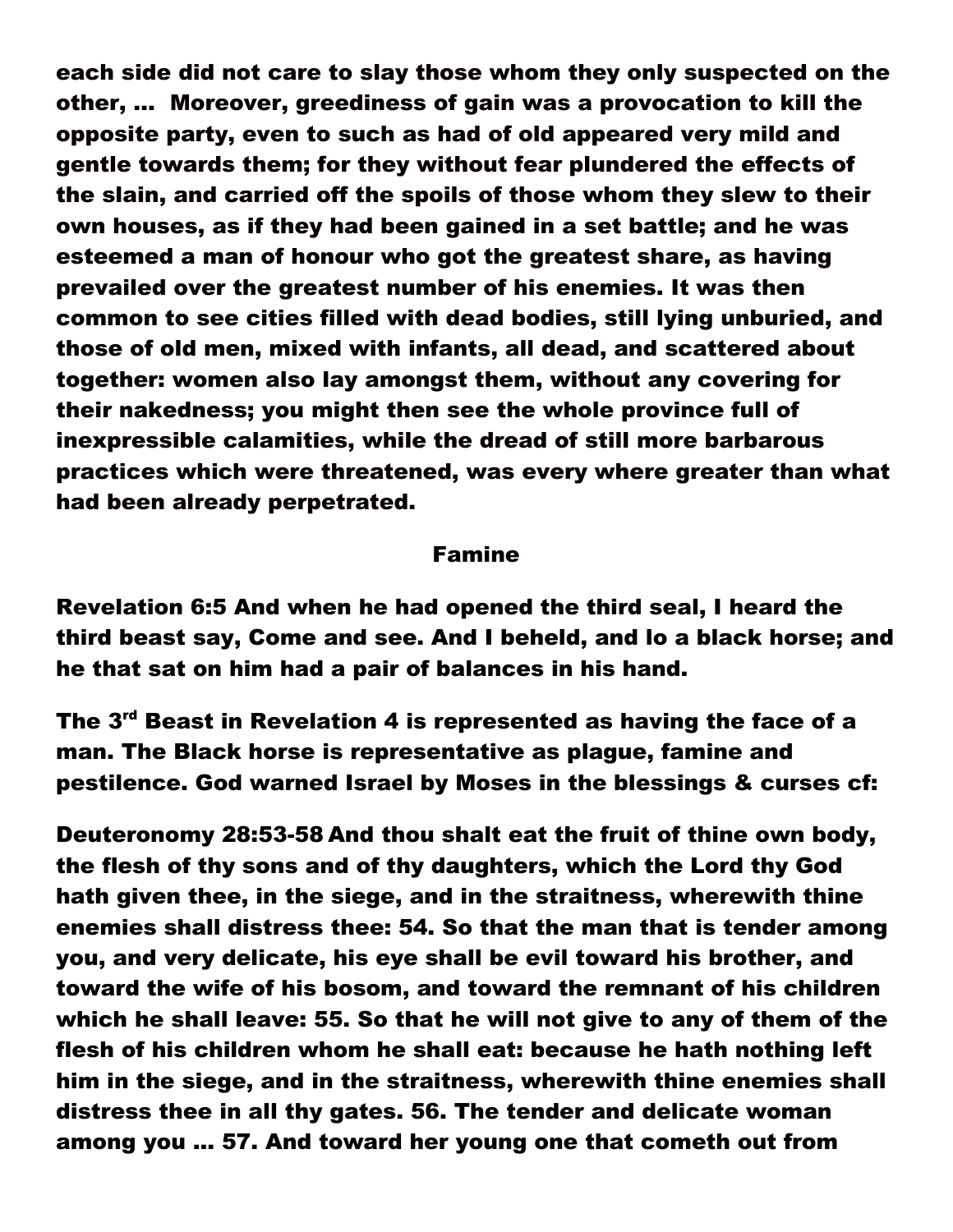between her feet, and toward her children which she shall bear: for she shall eat them for want of all things secretly in the siege and straitness, wherewith thine enemy shall distress thee in thy gates. 58 If thou wilt not observe to do all the words of this law that are written in this book, that thou mayest fear this glorious and fearful name, The Lord Thy God;

During the siege of Samaria by Assyria in 722 BC,

II Kings 6:28-29 And the king said unto her, What aileth thee? And she answered, This woman said unto me, Give thy son, that we may eat him to day, and we will eat my son tomorrow. 29. So we boiled my son, and did eat him: and I said unto her on the next day, Give thy son, that we may eat him: and she hath hid her son.

Same thing happened at fall of Jerusalem Babylion 586 & Rome 70 AD

Job 30:30 My skin is black upon me, and my bones are burned with heat.

Lamentations 4:8-9 Their visage is blacker than a coal; they are not known in the streets: their skin cleaveth to their bones; it is withered, it is become like a stick. 9 They that be slain with the sword are better than they that be slain with hunger: for these pine away, stricken through for want of the fruits of the field.

Revelation 6:6 And I heard a voice in the midst of the four beasts say, A measure of wheat for a penny, and three measures of barley for a penny; and see thou hurt not the oil and the wine.

Sounds like a produce man selling off the back of a wagon.

A measure" is 1 pound, a days food "for a penny"; a "Denarius", a days wages … the famine in Jerusalem was so bad that you would give all you had to eat for one day.

Joshephus Wars Book 5 Chapter 10 v 2 but in reality that the robbers might get what they had. The madness of the seditious did also increase, together with their famine, and both those miseries were every day inflamed more and more. For there was no corn which any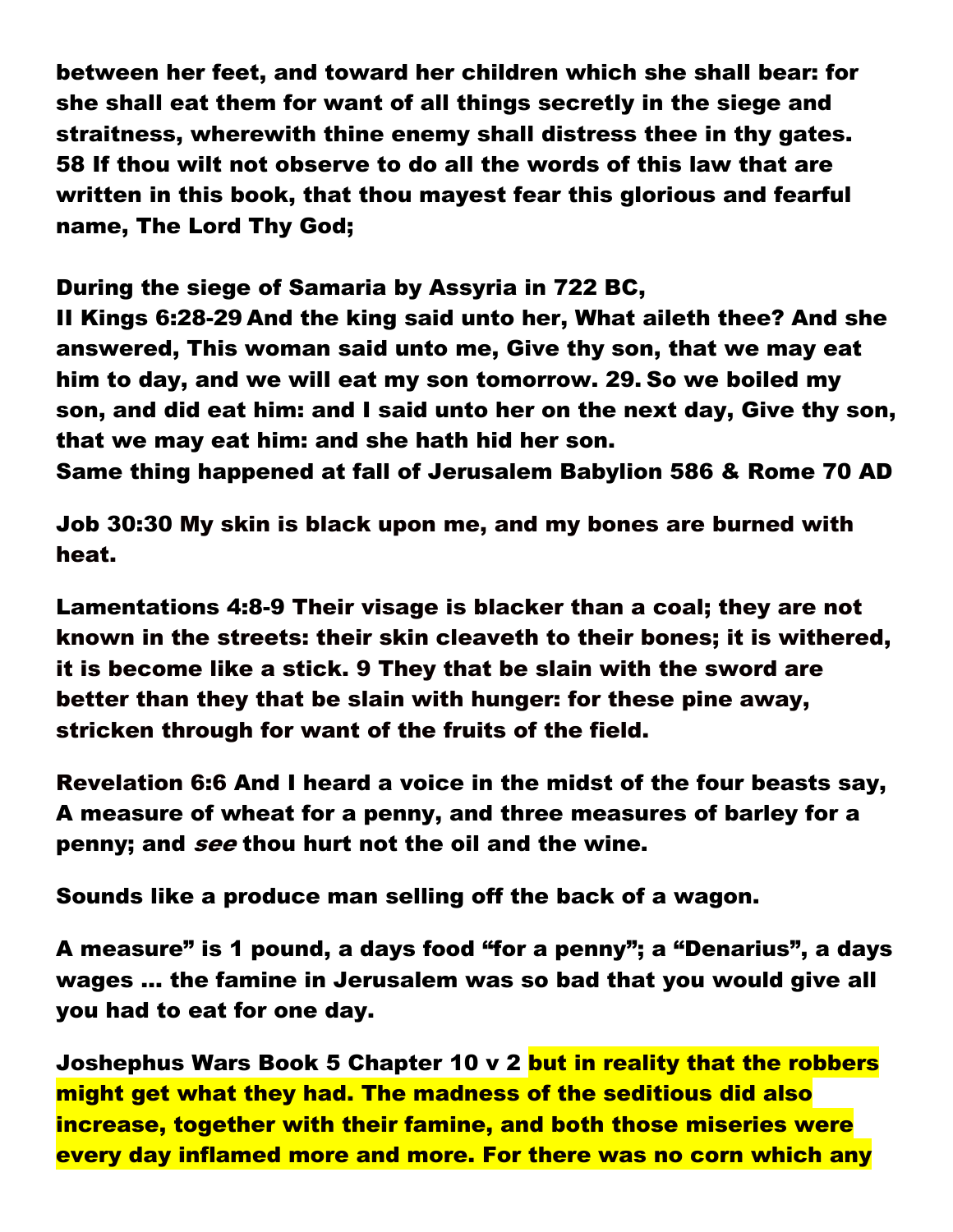where appeared publickly; but the robbers came running into, and searched men's private houses; and then, if they found any, they tormented them, because they had denied they had any: and if they found none, they tormented them worse; because they supposed they had more carefully concealed it. The indication they made use of whether they had any or not was taken from the bodies of these miserable wretches: which if they were in good case, they supposed they were in no want at all of food: but if they were wasted away, they walked off, without searching any farther. Nor did they think it proper to kill such as these: because they saw they would very soon die of themselves, for want of food.

Many there were indeed who sold what they had for one measure: it was of wheat, if they were of the richer sort; but of barley, if they were poorer. (He almost quotes Revelation 6:6 exactly ????)

"… A measure of wheat for a penny, and three measures of barley for a penny;" Josephus was not a Christian, was not reading Revelation"

When these had so done, they shut themselves up in the inmost rooms of their houses and eat the corn they had gotten. Some did it without grinding it; by reason of the extremity of the want they were in: and others baked bread of it, according as necessity and fear dictated to them. A table was no where laid for a distinct meal: but they snatched the bread out of the fire, half baked, and eat it very hastily.

Ezekiel 4:9-12 Take thou also unto thee wheat, and barley, and beans, and lentiles, and millet, and fitches, and put them in one vessel, and make thee bread thereof, according to the number of the days that thou shalt lie upon thy side, three hundred and ninety days shalt thou eat thereof. 10 And thy meat which thou shalt eat shall be by weight, twenty shekels a day: from time to time shalt thou eat it.11 Thou shalt drink also water by measure, the sixth part of an hin (a Hebrew unit of liquid capacity equal to approximately 5.5 quarts (5 l): from time to time shalt thou drink. 12 And thou shalt eat it as barley cakes,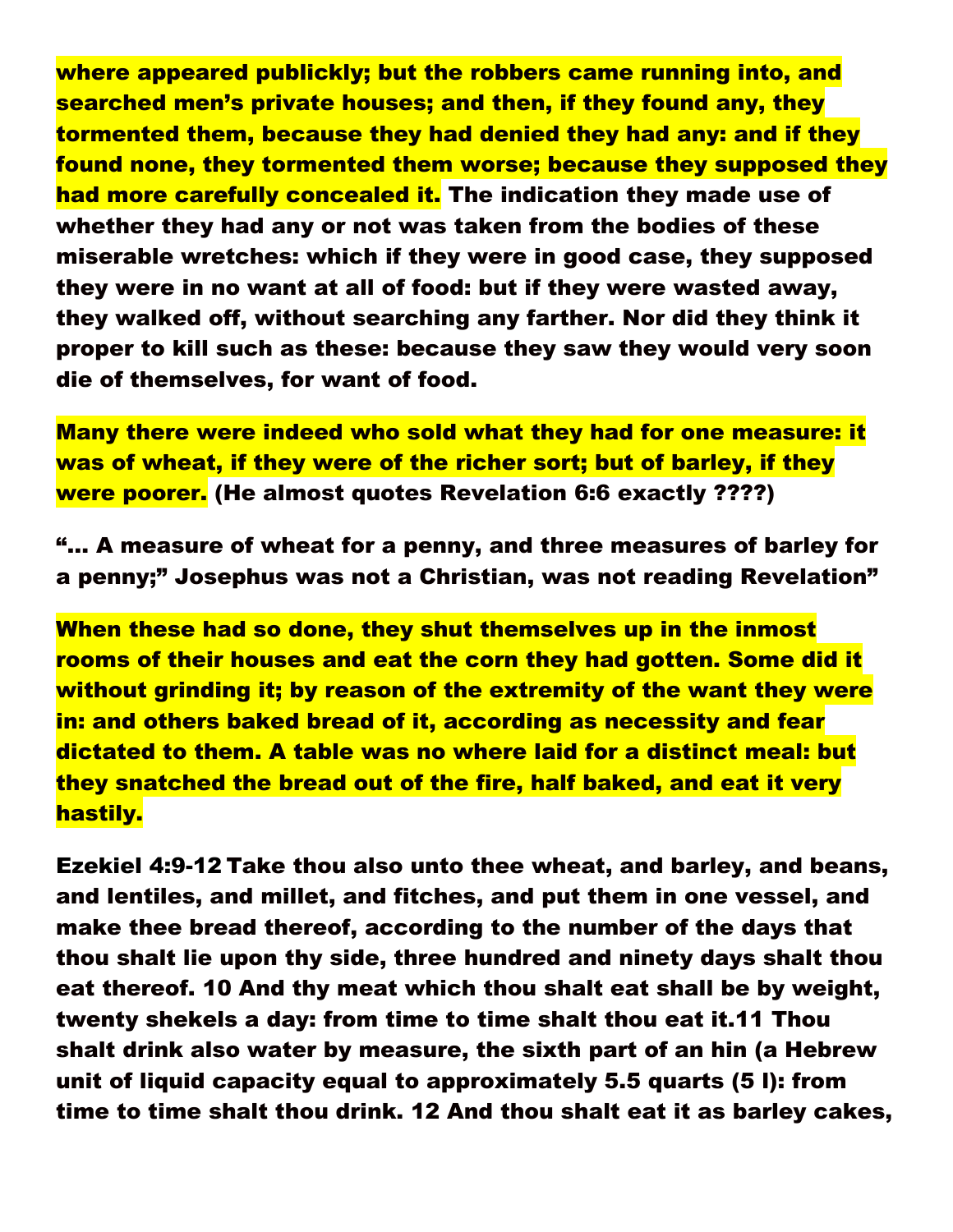and thou shalt bake it with dung that cometh out of man, in their sight.

hurt not the oil and the wine… just outside the gates there was plenty only in the city was there famine.

One leader of the Zelots named John Geshala raided the Temple and took the Sacred Oil & Wine

Josephus Wars Book 5 chapter 13 V6 Whereas this man, who was a Jew, seized upon what were the donations of foreigners: and said to those that were with him, that it was proper for them to use divine things, while they were fighting for the divinity, without fear: and that such whose warfare is for the temple, should live of the temple. On which account he emptied the vessels of that sacred wine and oil, which the priests kept to be poured on the burnt offerings, and which lay in the inner court of the temple: and **distributed it among the** multitude. Who in their anointing themselves, and drinking, used [each of them] above an hin (5.5 quarts) of them

The black horseman of this seal still rides in the world today, the fact being that at perhaps no other time in human history were more people threatened by the specter of starvation than at this very moment. Is the present, therefore, in any exclusive way to be identified with the rider? No. The black horseman has been riding in all generations and will continue to do so until the end. As Lenski said:

Men attempt to abolish war without abolishing the sin, wickedness and injustice in their hearts; so they determine to abolish ... injustice and poverty ... without abolishing the moral cause back of them. The black horseman is ever riding in the whole world.

The progression of these visions is one that exhibits the following: (1) God permits people to continue the enjoyment of freedom of their will. God will not force obedience. (2) The progression of disastrous human calamities is not permitted to ravage without limitation, but each of them is limited, a fact that will often recur in subsequent visions. (3)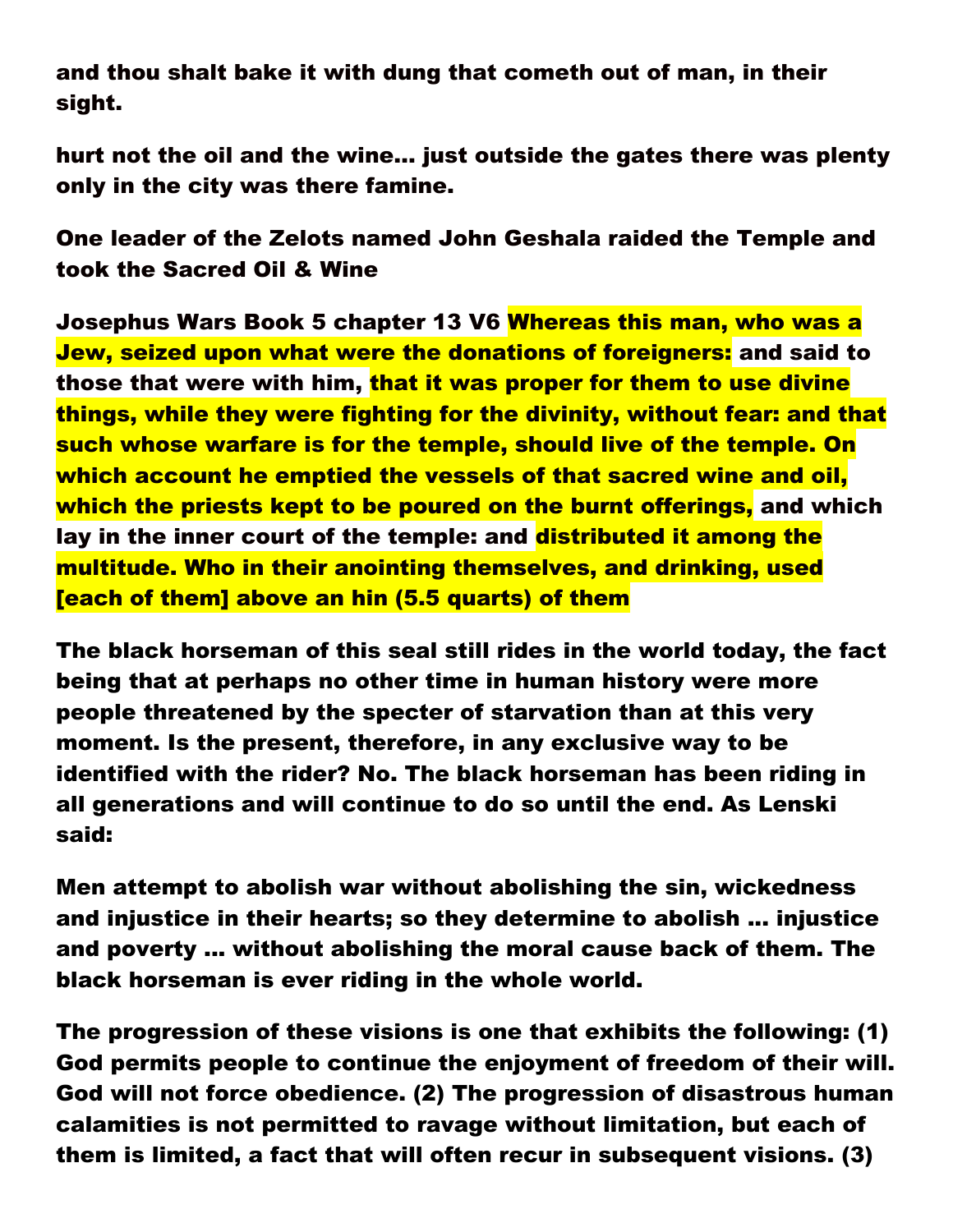Nor are these terrible riders permitted to go alone. At the head of the van is the white horse with its crowned rider; and all of the others "following" him means that they are not permitted to destroy except under the rules of divine restraint. Moreover, that first rider carries the news of the everlasting gospel, capable of saving all who were ever born on earth. It has the double quality, however, of making even worse those who hear it and reject it, a quality which fully entitles the Rider of the first seal to take his place with the other "judgments" upon mankind, indeed not as their equal, but as their king and leader. For "Neither does the Father judge any man, but he hath given all judgment unto the Son" John 5:22.

## Death & Hell

Revelation 6:7 And when he had opened the fourth seal, I heard the voice of the fourth beast say, Come and see.

Revelation 6:8 And I looked, and behold a pale horse: and his name that sat on him was Death, and Hell followed with him. And power was given unto them over the fourth part of the earth, to kill with sword, and with hunger, and with death, and with the beasts of the earth.

Not the usual Greek word for death … than'-ato-s but "pestilence"

"behold a pale horse" pale is really light green. Here death & Hell are personified with 4 ways to kill

Ezekiel 5:17 So will I send upon you famine and evil beasts, and they shall bereave thee: and pestilence and blood shall pass through thee; and I will bring the sword upon thee. I the LORD have spoken it.

Ezekiel 14:21 For thus saith the Lord GOD; How much more when I send my four sore judgments upon Jerusalem, the sword, and the famine, and the noisome beast, and the pestilence, to cut off from it man and beast?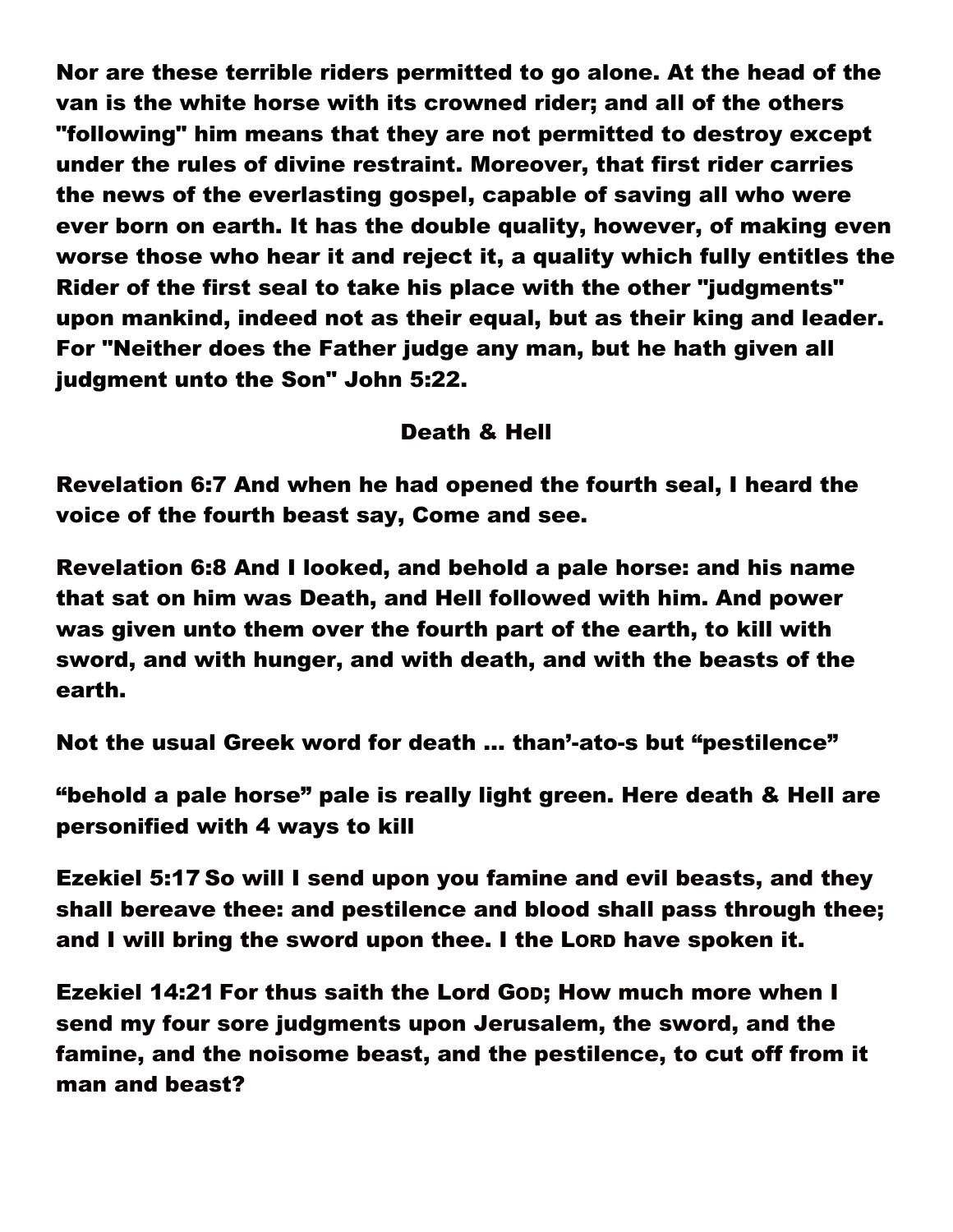Leviticus 26:18, 21,24 & 28 And if ye will not yet for all this hearken unto me, then I will punish you seven times more for your sins. … 21 And if ye walk contrary unto me, and will not hearken unto me; I will bring seven times more plagues upon you according to your sins. … 24 Then will I also walk contrary unto you, and will punish you yet seven times for your sins. … 28 Then I will walk contrary unto you also in fury; and I, even I, will chastise you seven times for your sins.

Leviticus 26:26 And when I have broken the staff of your bread, ten women shall bake your bread in one oven, and they shall deliver you your bread again by weight: and ye shall eat, and not be satisfied.

Revelation 6:9 And when he had opened the fifth seal, I saw under the altar the souls of them that were slain for the word of God, and for the testimony which they held:

Revelation 6:10 And they cried with a loud voice, saying, How long, O Lord, holy and true, dost thou not judge and avenge our blood on them that dwell on the earth?

Revelation 6:11 And white robes were given unto every one of them; and it was said unto them, that they should rest yet for a little season, until their fellow servants also and their brethren, that should be killed as they were, should be fulfilled.

The dispensationalist and futurist say they have the "high road" because they interpret the Revelation strictly literally. Do they really?

Revelation 6:12 And I beheld when he had opened the sixth seal, and, lo, there was a great earthquake; and the sun became black as sackcloth of hair, and the moon became as blood;

Revelation 6:13 And the stars of heaven fell unto the earth, even as a fig tree casteth her untimely figs, when she is shaken of a mighty wind.